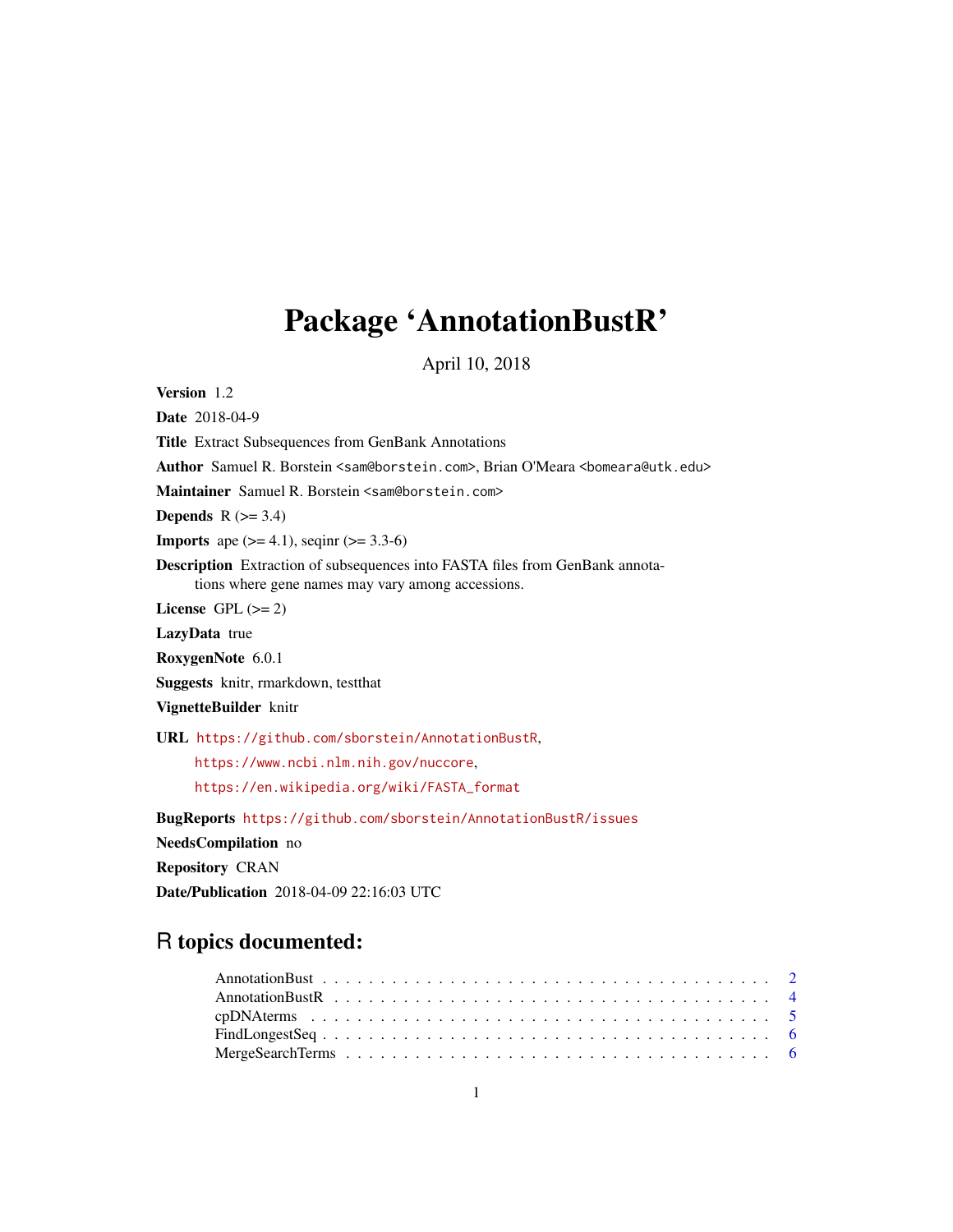# <span id="page-1-0"></span>2 AnnotationBust

| Index |  |  |  |  |  |  |  |  |  |  |  |  |  |  |  |  |  |
|-------|--|--|--|--|--|--|--|--|--|--|--|--|--|--|--|--|--|
|       |  |  |  |  |  |  |  |  |  |  |  |  |  |  |  |  |  |
|       |  |  |  |  |  |  |  |  |  |  |  |  |  |  |  |  |  |
|       |  |  |  |  |  |  |  |  |  |  |  |  |  |  |  |  |  |

<span id="page-1-1"></span>

| AnnotationBust | Breaks up genbank sequences into their annotated components based     |
|----------------|-----------------------------------------------------------------------|
|                | on a set of search terms and writes each subsequence of interest to a |
|                | FASTA for each accession number supplied.                             |

# Description

Breaks up genbank sequences into their annotated components based on a set of search terms and writes each subsequence of interest to a FASTA for each accession number supplied.

#### Usage

```
AnnotationBust(Accessions, Terms, Duplicates = NULL,
 DuplicateInstances = NULL, TranslateSeqs = FALSE, TranslateCode = 1,
 DuplicateSpecies = FALSE, Prefix = NULL, TidyAccessions = TRUE)
```
# Arguments

| Accessions         | A vector of INSDC GenBank accession numbers. Note that refseq numbers are<br>not supported at the moment (i.e. prefixes like XM_ and NC_) will not work.                                                                                                                                      |
|--------------------|-----------------------------------------------------------------------------------------------------------------------------------------------------------------------------------------------------------------------------------------------------------------------------------------------|
| Terms              | A data frame of search terms. Search terms for animal mitogenomes, nuclear<br>rRNA, chloroplast genomes, and plant mitogenomes are pre-made and can be<br>loaded using the data()function. Additional terms can be addded using the<br>MergeSearchTerms function.                             |
| Duplicates         | A vector of loci names that have more than one copy. Default is NULL                                                                                                                                                                                                                          |
| DuplicateInstances |                                                                                                                                                                                                                                                                                               |
|                    | A numeric vector the length of Duplicates of the number of duplicates for each<br>duplicated gene you wish to extract. Default is NULL                                                                                                                                                        |
| TranslateSeqs      | Logical as to whether or not the sequence should be translated to the correspond-<br>ing peptide sequence. Default is FALSE. Note that this only makes sense to list<br>as TRUE for protein coding sequences.                                                                                 |
| TranslateCode      | Numerical representing the GenBank translation code for which sequences should<br>be translated under. Default is 1. For all options see ?seqinr::getTrans. Some<br>possible useful ones are: 2. Vertebrate Mitochondrial, 5. Invertebrate Mitochon-<br>drial, and 11. bacterial+plantplastid |
| DuplicateSpecies   |                                                                                                                                                                                                                                                                                               |
|                    | Logical. As to whether there are duplicate individuals per species. If TRUE,<br>adds the accession number to the fasta file                                                                                                                                                                   |
| Prefix             | Character If a prefix is specified, all output FASTA files written will begin with<br>the prefix. Default is NULL.                                                                                                                                                                            |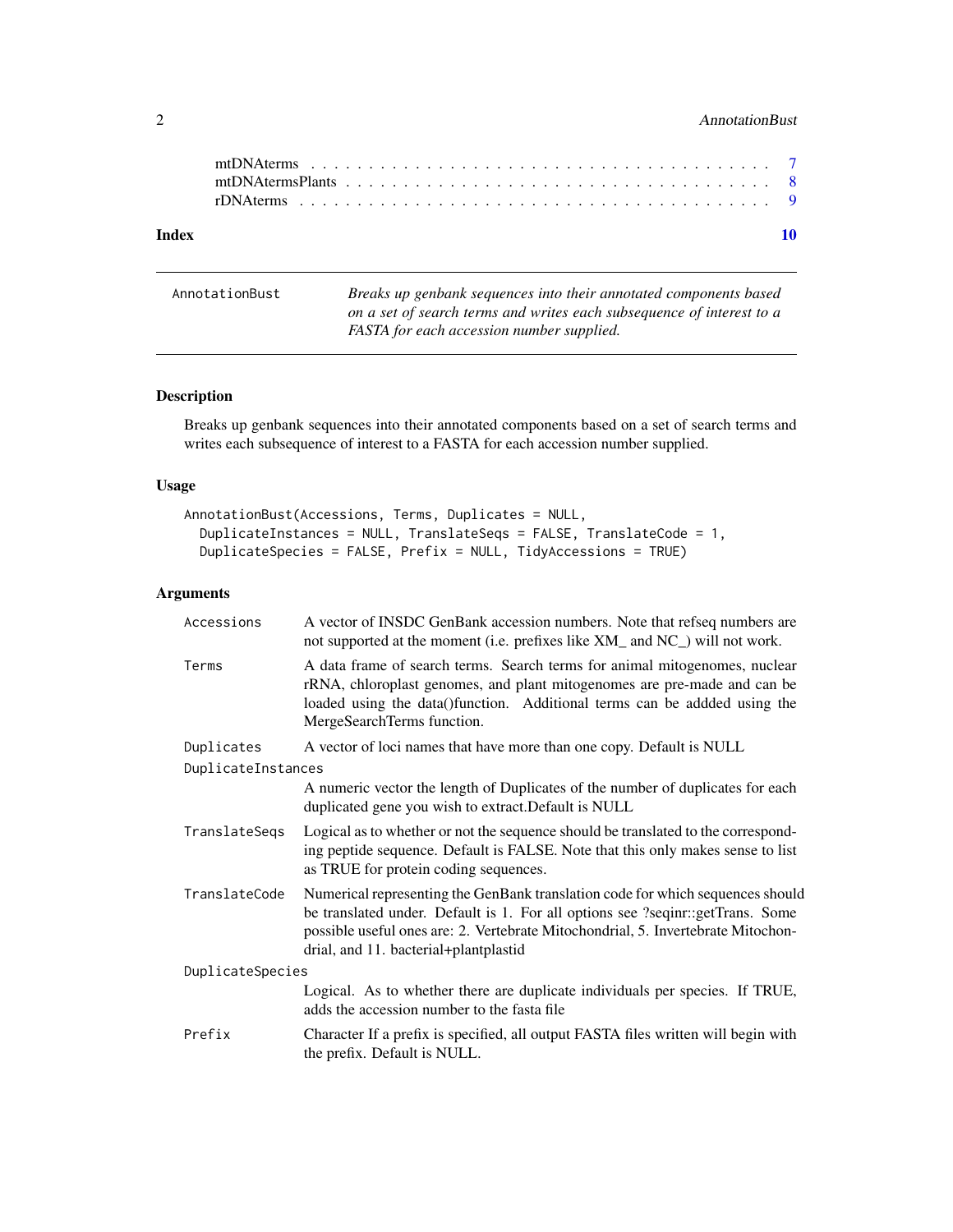# AnnotationBust 3

TidyAccessions Logical as to whether the accession table should have a single row per species. If numerous accessions for a species occur, they will be seperated by a comma in the accession table. Default=TRUE.

#### Details

The AnnotationBust function takes a vector of accession numbers and a data frame of search terms and extracts subsequences from genomes or concatenated sequences. This function requires a steady internet connection. It writes files in the FASTA format to the working directory and returns an accession table. Files append, so use different prefixes between runs, otherwise they will be added to the current files in the working directory if the names are the same. AnnoitationBustR comes with pre-made search terms for metazoan mitogenomes, plant mitogenomes, chloroplast genomes, and rDNA that can be loaded using data(mtDNAterms), data(mtDNAtermsPlants),data(cpDNAterms), and data(rDNAterms) respectively. Search terms can be completely made by the user as long as they follow a similar format with three columns. The first, Locus, should contain the name of the locus that will also be used to name the files. We recommend following a similar naming convention to what we currently have in the pre-made data frames to ensure that files are named properly, characters like "-" or ".", and names starting with numbers should be avoided as it can cause errors with R. The second column, Type, contains the type of subsequence it is, with options being CDS, rRNA, tRNA, misc\_RNA, Intro, Exon, and D\_Loop. The last column, Name, consists of a possible name for the locus of interest as it might appear in an annotation. For numerous synonyms for the same locus, one should have each synonym as its own row.An additional fourth column is needed for extracting introns/exons. This column, called IntronExonNumber should contain the number of the intron to extract. If extracting both introns/exons and non-intron/exon sequences the fourth column should be NA for non-intron/exon sequence types. See the examples below and the vignette for detailed examples on extracting intron and exons. It is possible that some subsequences are not fully annotated on ACNUC and, therefore, are not extractable. These will return in the accession table as "type not fully Ann". It is also possible that the sequence has no annotations at all, for which it will return "No Ann. For". If the function returns "Acc. Not Found", the accession number supplied could not be found on NCBI. If "Not On ACNUC GenBank" is returned, the accession is not available through AcNUC. This may be due to ACNUC not being fully up to date. To see the last time ACNUC was updated, run seqinr::choosebank("genbank", infobank=T).

For a more detailed walkthrough on using AnnotationBust you can access the vignette with vignette("AnnotationBustR).

### Value

Writes a fasta file(s) to the current working directory selected for each unique subsequence of interest in Terms containing all the accession numbers the subsequence was found in.

An accesion table of class data.frame.

#### References

Borstein, Samuel R., and Brian C. O'Meara. "AnnotationBustR: An R package to extract subsequences from GenBank annotations." PeerJ Preprints 5 (2017): e2920v1.

#### Examples

## Not run: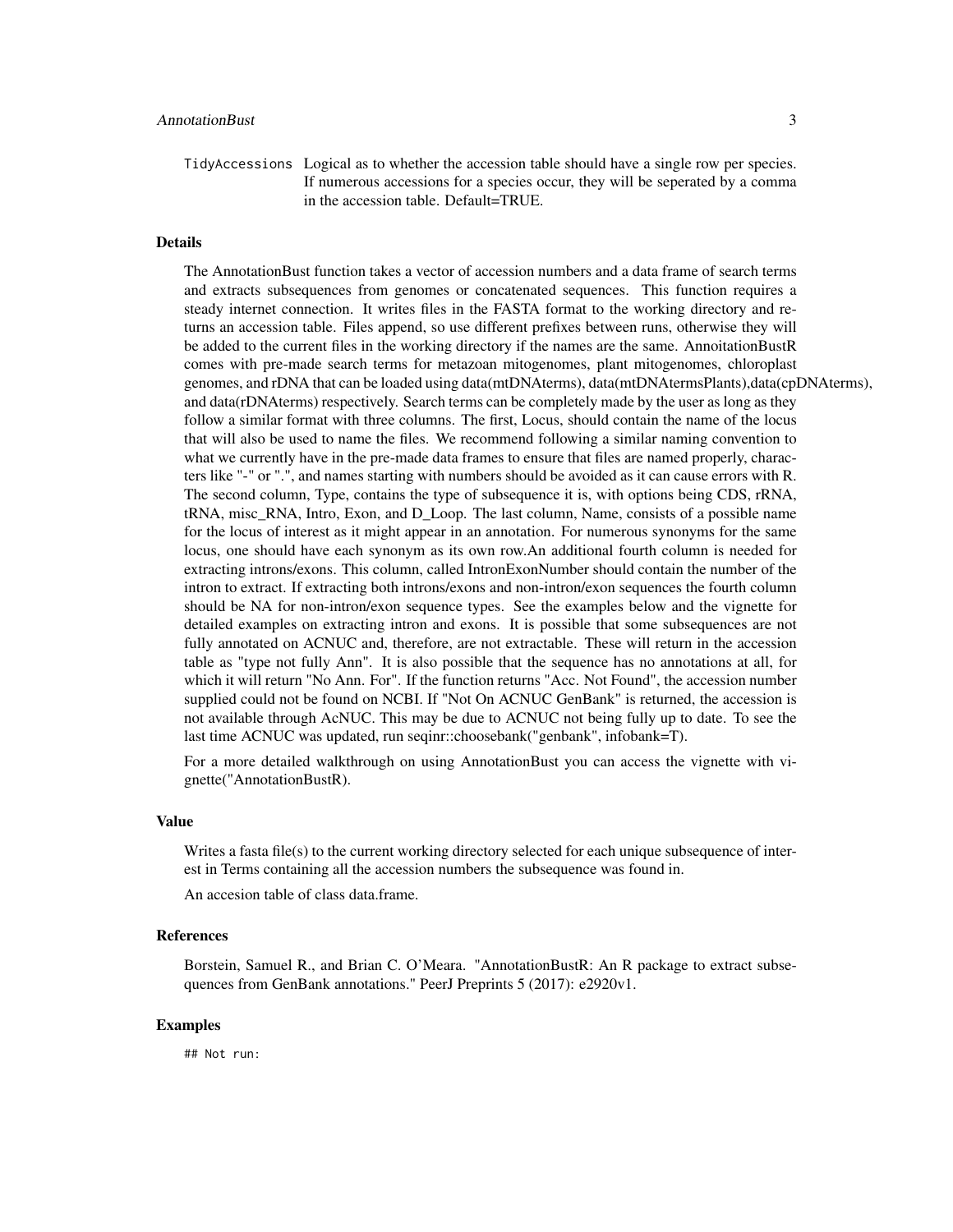```
#Create vector of three NCBI accessions of rDNA toget subsequences of and load rDNA terms.
ncbi.accessions<-c("FJ706295","FJ706343","FJ706292")
data(rDNAterms)#load rDNA search terms from AnnotationBustR
#Run AnnotationBustR and write files to working directory
my.sequences<-AnnotationBust(ncbi.accessions, rDNAterms, DuplicateSpecies=TRUE,
Prefix="Example1")
my.sequences#Return the accession table for each species.
###Example With matK CDS and trnK Introns/Exons##
#Subset out matK from cpDNAterms
cds.terms<-subset(cpDNAterms,cpDNAterms$Locus=="matK")
#Create a vecotr of NA so we can merge with the search terms for introns and exons
cds.terms<-cbind(cds.terms,(rep(NA,length(cds.terms$Locus))))
colnames(cds.terms)[4]<-"IntronExonNumber"
#Prepare a search term table for the intron and exons to remove
#We can start with the cpDNAterms for trnK
IntronExon.terms<-subset(cpDNAterms,cpDNAterms$Locus=="trnK")
#As we want to go for two exons, we will want the synonyms repeated as we are doing and intron
#and an exon
IntronExon.terms<-rbind(IntronExon.terms,IntronExon.terms)#duplicate the terms
#rep the sequence type we want to extract
IntronExon.terms$Type<-rep(c("Intron","Intron","Exon","Exon"))
IntronExon.terms$Locus<-rep(c("trnK_Intron","trnK_Exon2"),each=2)
IntronExon.terms<-cbind(IntronExon.terms,rep(c(1,1,2,2)))#Add intron/exon number info
#change column name for number info for IntronExon name
colnames(IntronExon.terms)[4]<-"IntronExonNumber"
#We can then merge everything together with MergeSearchTerms terms
IntronExonExampleTerms<-MergeSearchTerms(IntronExon.terms,cds.terms)
#Run AnnotationBust
IntronExon.example<-AnnotationBust(Accessions=c("KX687911.1", "KX687910.1"),
Terms=IntronExonExampleTerms, Prefix="DemoIntronExon")
```
## End(Not run)

AnnotationBustR *An R package to extract sub-sequences from GenBank annotations under different synonyms*

#### **Description**

An R package to extract sub-sequences from GenBank annotations under different synonyms.

#### Details

Package: AnnotationBustR

Type: Package

Title: An R package to extract sub-sequences from GenBank annotations under different synonyms

<span id="page-3-0"></span>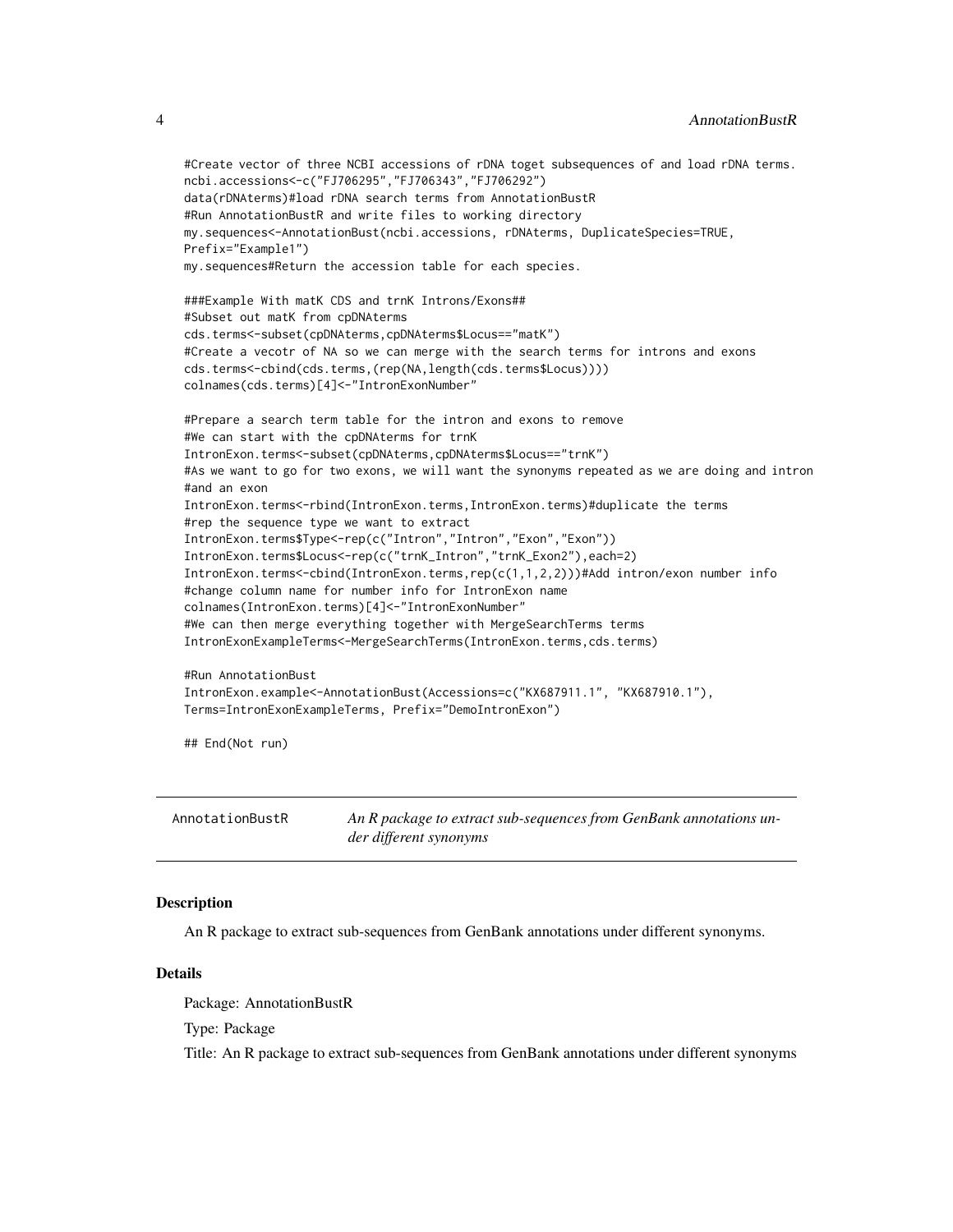### <span id="page-4-0"></span>cpDNAterms 5

Version: 1.1 Date: 2017-8-15 License: GPL  $(>= 2)$ 

This package allows users to quickly extract sub-sequences from GenBank accession numbers that may be annotated under different synonyms. It writes these sub-sequences to FASTA files and creates a corresponding accession table. The package comes with pre-made search terms with synonyms. A vignette going over the basic functions and how to use them can be accessed with vignette("AnnotationBustR-vignette").

#### Author(s)

Samuel Borstein, Brian O'Meara. Maintainer: Samuel Borstein <sborstei@vols.utk.edu>

#### See Also

[AnnotationBust](#page-1-1),[cpDNAterms](#page-4-1),[FindLongestSeq](#page-5-1),[MergeSearchTerms](#page-5-2),[mtDNAterms](#page-6-1),[rDNAterms](#page-8-1)

<span id="page-4-1"></span>cpDNAterms *Chloroplast DNA (cpDNA) Search Terms*

#### Description

A data frame containing search terms for Chloroplast loci. Can be subset for loci of interest. Columns are as follows and users should follow the column format if they wish to add search terms using the MergeSearchTerms function:

#### Usage

cpDNAterms

#### Format

A data frame of of 364 rows and 3 columns

- Locus: Locus name, FASTA files will be written with this name
- Type: Type of subsequence, either CDS,tRNA,rRNA, or misc\_RNA
- Name:Name of synonym for a locus to search for

# See Also

[MergeSearchTerms](#page-5-2)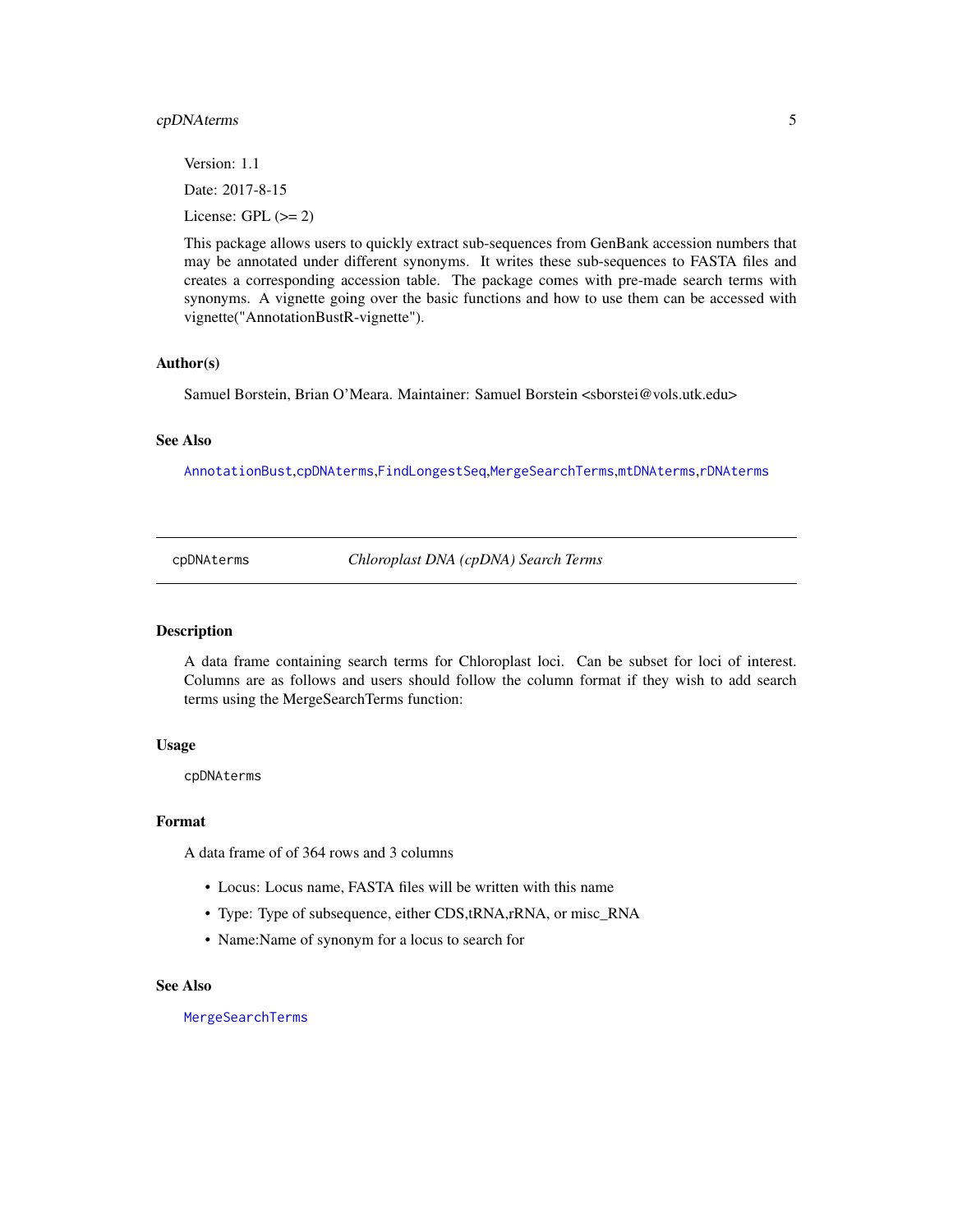<span id="page-5-1"></span><span id="page-5-0"></span>

# Description

Find the longest sequence for each species from a list of GenBank accession numbers.

#### Usage

```
FindLongestSeq(Accessions)
```
#### Arguments

Accessions A vector of GenBank accession numbers.

# Details

For a set of GenBank accession numbers, this will return the longest sequence for in the set for species.

#### Value

A list of genbank accessions numbers for the longest sequence for each taxon in a list of accession numbers.

#### Examples

```
#a vector of 4 genbank accessions, there are two for each species.
genbank.accessions<-c("KP978059.1","KP978060.1","JX516105.1","JX516111.1")
#returns the longest sequence respectively for the two species.
long.seq.result<-FindLongestSeq(genbank.accessions)
```
<span id="page-5-2"></span>

| MergeSearchTerms | Merging of two tables containing search terms to expand search term |
|------------------|---------------------------------------------------------------------|
|                  | database for the AnnotationBust function.                           |

### Description

This function merges two data frames with search terms. This allows users to easily add search terms to data frames (either their own or ones included in this package using data() as GenBank annotations for the same genes may vary in gene name.

#### Usage

```
MergeSearchTerms(..., SortGenes = FALSE)
```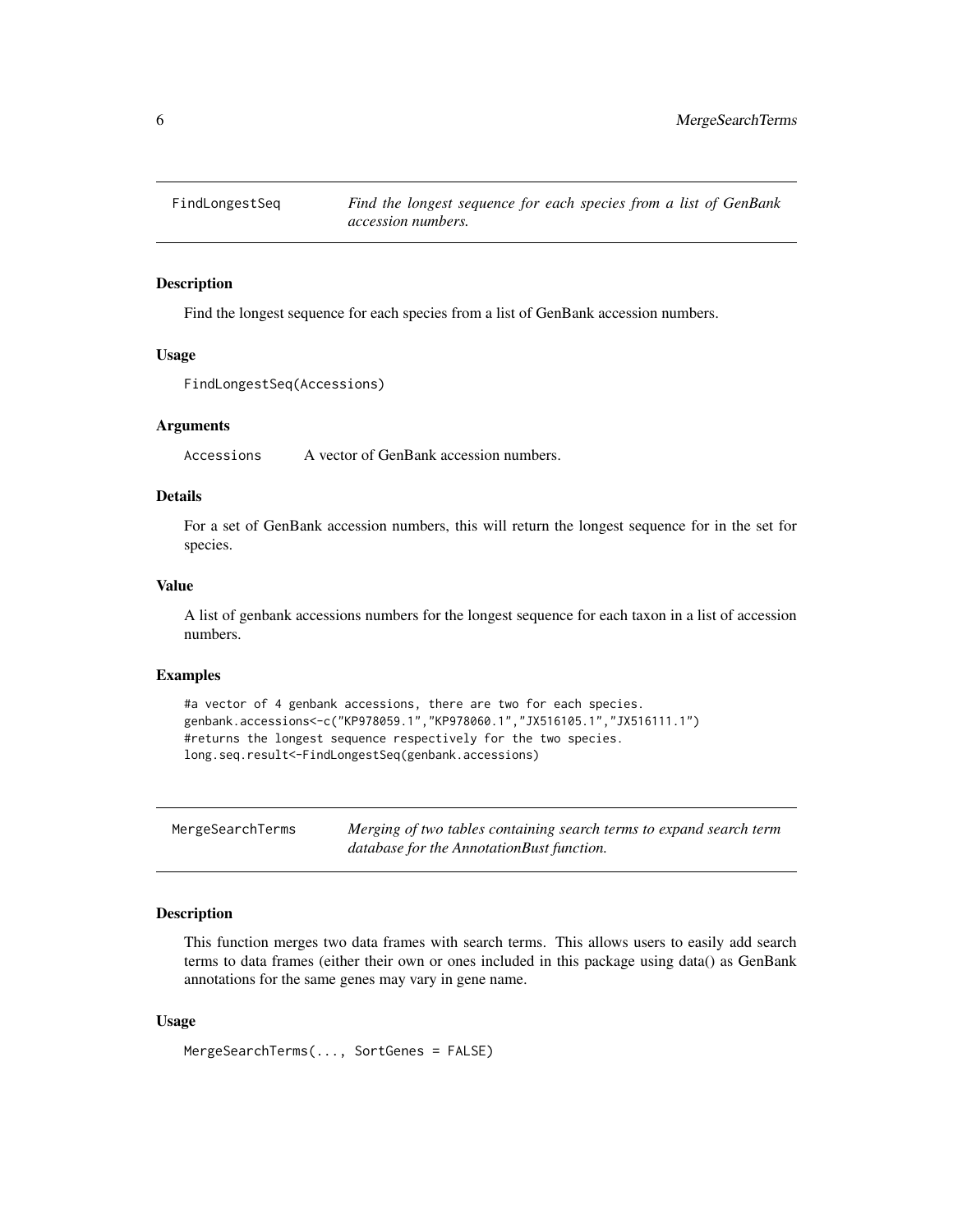#### <span id="page-6-0"></span>mtDNAterms 7

#### Arguments

| $\cdot$ $\cdot$ $\cdot$ | the data frames of search terms you want to combine into a single data frame               |
|-------------------------|--------------------------------------------------------------------------------------------|
|                         | The Data frame(s) should have strings As Factors=FALSE listed if you want to<br>sort them. |
| SortGenes               | Should the final data frame be sorted by gene name? Default is FALSE.                      |

#### Value

A new merged data frame with all the search terms combined from the lists supplied. If sort.gene=TRUE, genes will be sorted by name.

#### Examples

```
#load the list of search terms for mitochondrial genes
data(mtDNAterms)
```
#Make a data.frame of new terms to add. #This is a dummy example for a non-real annoation of COI, but lets pretend it is real. add.name<-data.frame("COI","CDS", "CX1")

# make the column names the same for combination. colnames(add.name)<-colnames(mtDNAterms)

#Run the merge search term function without sorting based on gene name. new.terms<-MergeSearchTerms(add.name, mtDNAterms, SortGenes=FALSE)

#Run the merge search term function with sorting based on gene name. new.terms<-MergeSearchTerms(add.name, mtDNAterms, SortGenes=TRUE)

#Merge search terms and create an additional column for introns and/or exons to #In this example, add the trnK intron to the terms #create empty IntornExonNumber column for non-intron/exons cp.terms<-cbind(cpDNAterms,rep(NA,length(cpDNAterms\$Name))) colnames(cp.terms)[4]<-"IntronExonNumber"#Name the column IntronExonNumber trnK.intron.terms<-subset(cpDNAterms,cpDNAterms\$Locus=="trnK")#subset trnK #Create a vector of 1's the same length as the number of rows for trnK trnK.terms<-cbind(trnK.intron.terms,rep(1,length(trnK.intron.terms\$Name))) colnames(trnK.terms)[4]<-"IntronExonNumber"#Name the column IntronExonNumber #Use MergeSearchTerms to merge the modified cpDNAterms and new intron terms all.terms<-MergeSearchTerms(cp.terms,trnK.terms)

<span id="page-6-1"></span>mtDNAterms *Mitochondrial DNA Search Terms for Animals*

#### Description

A data frame containing search terms for animal mitochondrial loci. Can be subset for loci of interest. Columns are as follows and users should follow the column format if they wish to add search terms using the MergeSearchTerms function: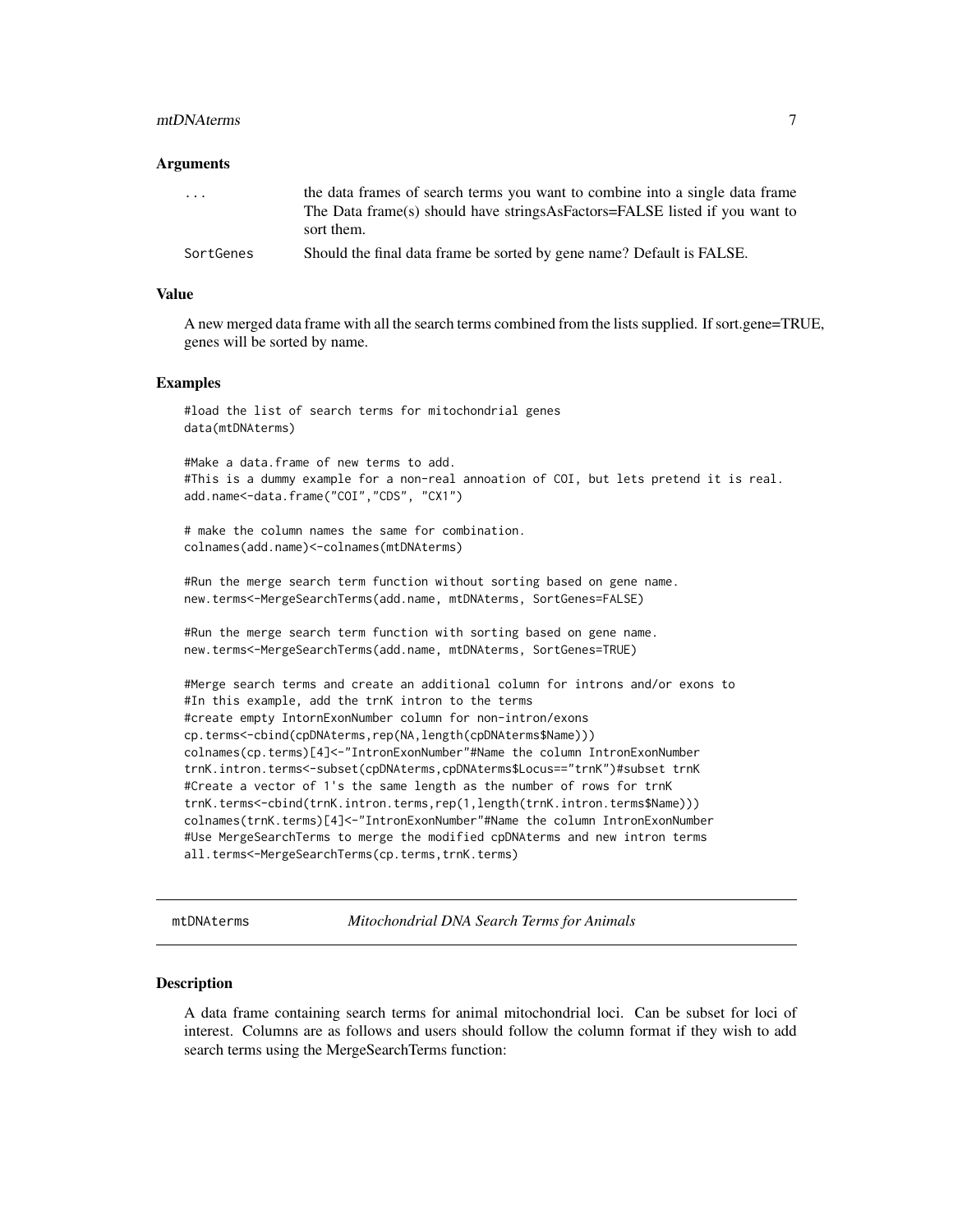#### <span id="page-7-0"></span>Usage

mtDNAterms

# Format

A data frame of of 253 rows and 3 columns

- Locus: Locus name, FASTA files will be written with this name
- Type: Type of subsequence, either CDS,tRNA,rRNA,misc\_RNA, or D-loop
- Name:Name of synonym for a locus to search for

#### See Also

[MergeSearchTerms](#page-5-2)

mtDNAtermsPlants *Mitochondrial DNA Search Terms for Plants*

#### Description

A data frame containing search terms for plant mitochondrial loci. Can be subset for loci of interest. Columns are as follows and users should follow the column format if they wish to add search terms using the MergeSearchTerms function:

#### Usage

mtDNAtermsPlants

#### Format

A data frame of of 248 rows and 3 columns

- Locus: Locus name, FASTA files will be written with this name
- Type: Type of subsequence, either CDS,tRNA,rRNA,misc\_RNA, or D-loop
- Name:Name of synonym for a locus to search for

#### See Also

[MergeSearchTerms](#page-5-2)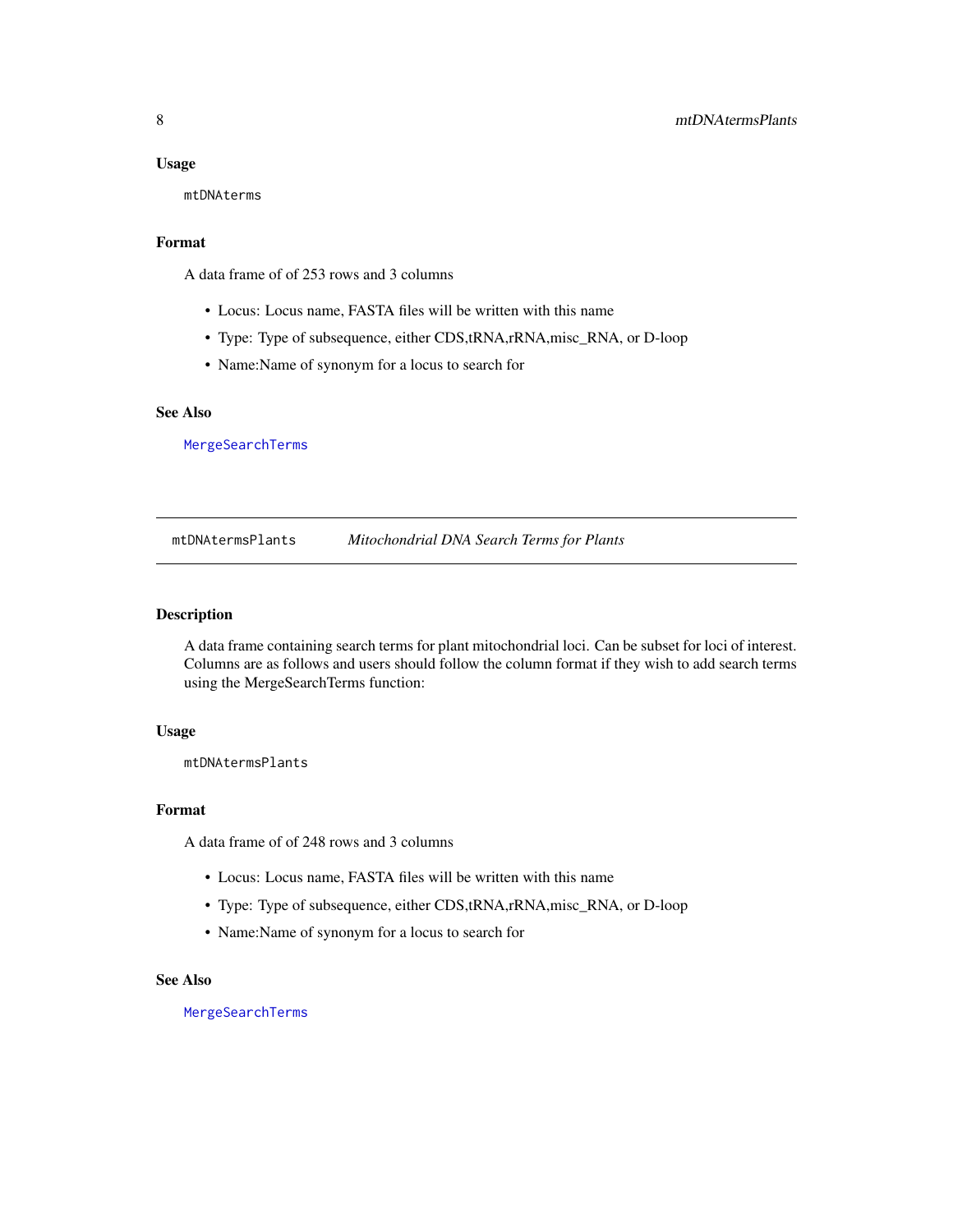<span id="page-8-1"></span><span id="page-8-0"></span>

# Description

A data frame containing search terms for ribosomal RNA loci. Can be subset for loci of interest. Columns are as follows and users should follow the column format if they wish to add search terms using the MergeSearchTerms function:

#### Usage

rDNAterms

# Format

A data frame of of 7 rows and 3 columns

- Locus: Locus name, FASTA files will be written with this name
- Type: Type of subsequence, either rRNA or misc\_RNA
- Name:Name of synonym for a locus to search for

#### See Also

[MergeSearchTerms](#page-5-2)